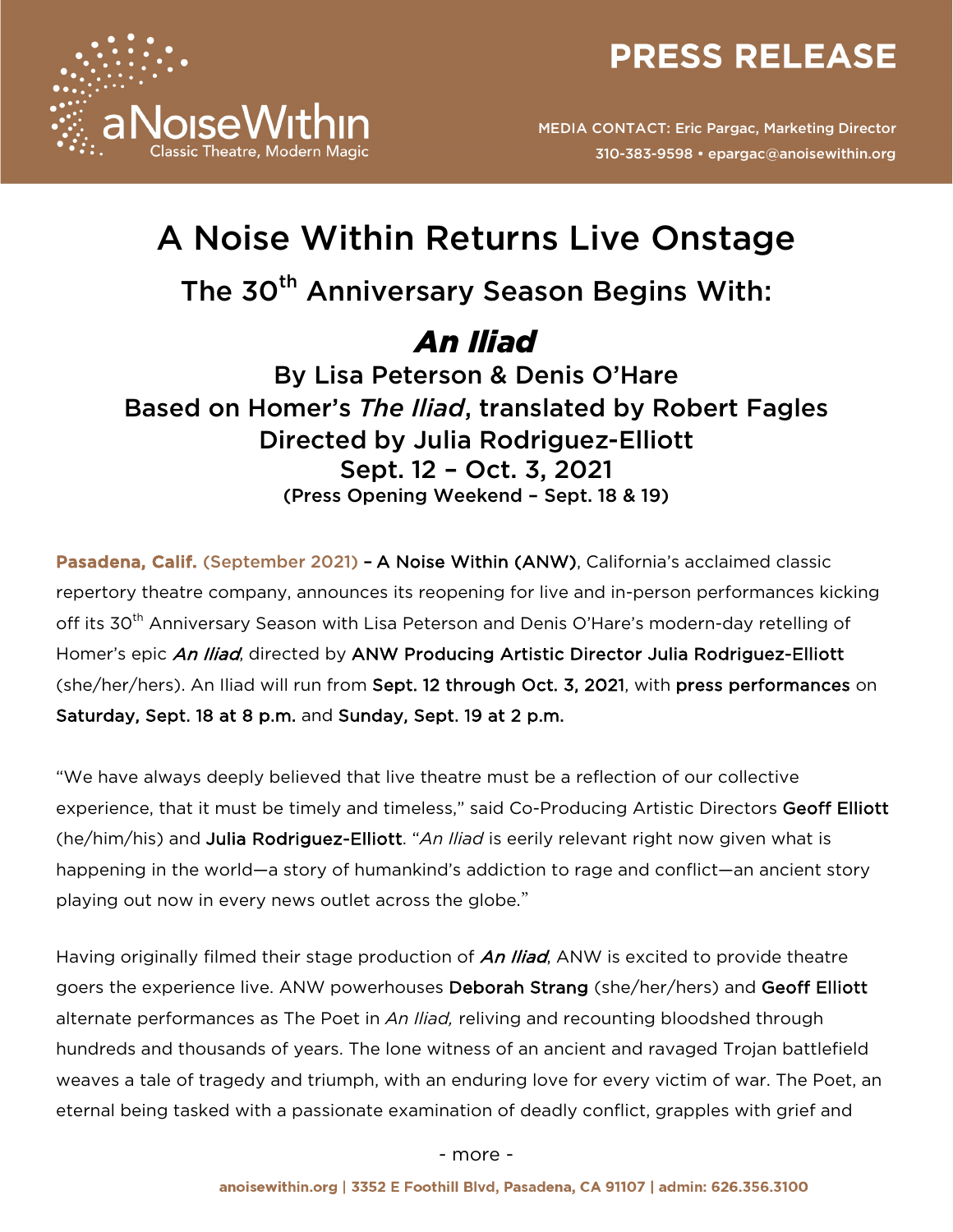



dualities of victory and loss, power and fragility, heroism and hubris in an unforgettable modern take on Homer's classic.

"As a one-person show, *An Iliad* delves into the primal nature of storytelling in a well-crafted and prescient tale of war," said Geoff Elliott and Julia Rodriguez-Elliott. "The Poet in *An Iliad* is trying to shatter the protective chrysalis of the audience, getting people to understand that nothing has changed in warfare since before the Trojan War."

As A Noise Within prepares the facility to re-open to live theater for their new season, the wellness of the patrons, staff, crew, and artists continues to be a top priority. For months, the theatre has developed and refined extensive plans to keep everyone safe. These procedures include but are not limited to: staff and crew certifying as Covid compliance officers, initiating a deep clean of our HVAC system for optimal turnover of fresh air, routinely disinfecting high-touch areas, providing PPE, and following LA Department of Health guidelines.

Before being admitted into the theatre, all audience members must provide full proof of vaccination. Masks are required regardless of vaccination status and will be available on site until such time that LA County stops requiring masks indoors. At that point, masks will continue to be strongly recommended. A Noise Within has required full vaccination for all staff, artists, and volunteers who work onsite. More information is available at anoisewithin.org/covidsafety.

"Since it is a one-person show without an intermission, *An Iliad* is an ideal production to reintroduce yourself to the live theatre experience," said Julia Rodriguez-Elliott. "In the meantime, we are engaging in ongoing conversations with crew, staff, artists, and audiences to ensure that we hear all voices and make everyone feel as safe as possible."

Single ticket prices for *An Iliad* start at \$25 and are available at anoisewithin.org, by phone at 626- 356-3121, and at the box office located at 3352 East Foothill Blvd. in Pasadena, Calif.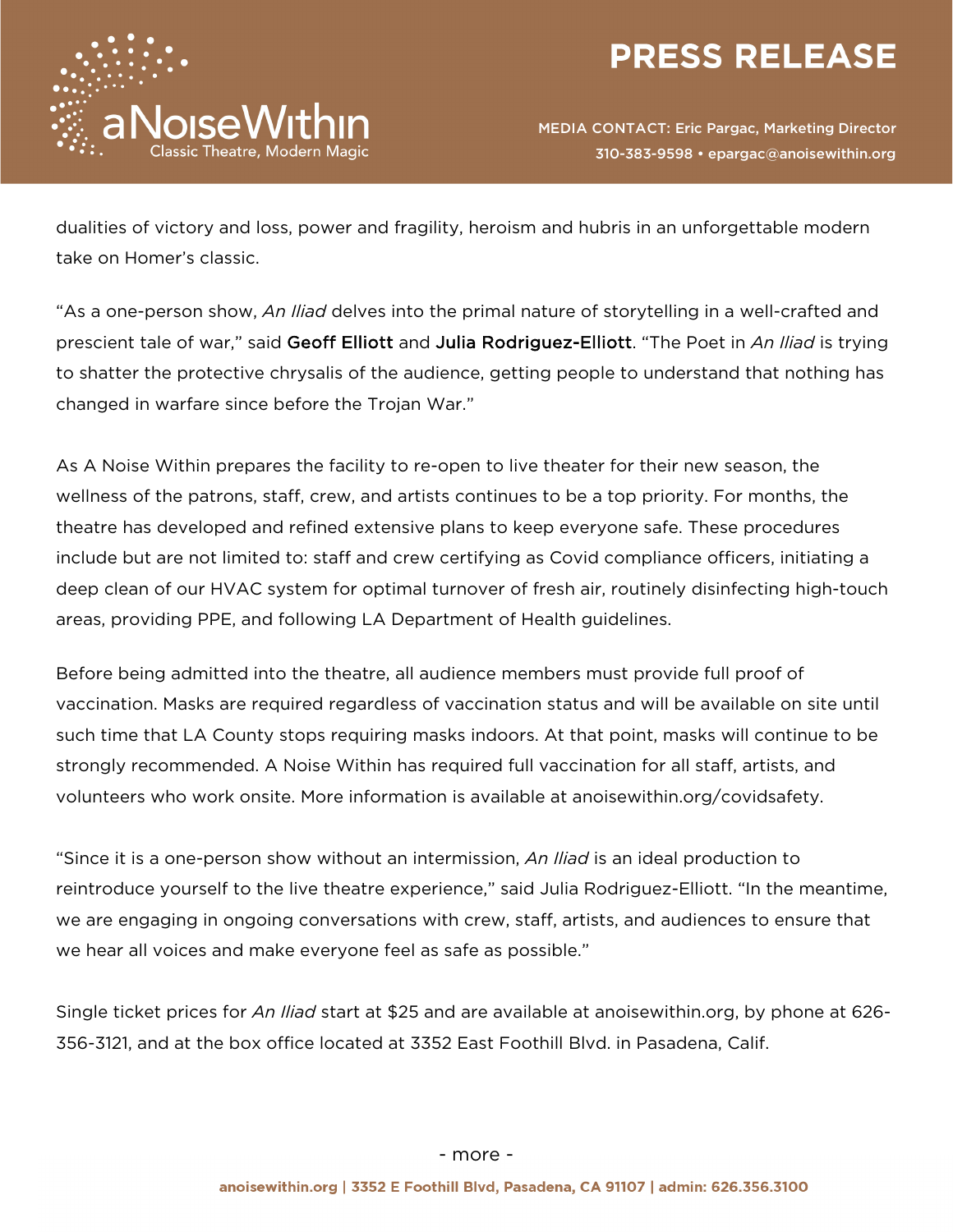



## **Calendar Listing**

*An Iliad* By Lisa Peterson and Denis O'Hare Based on Homer's *The Iliad*, translated by Robert Fagles Directed by Julia Rodriguez-Elliott at A Noise Within, 3352 E. Foothill Blvd, Pasadena, CA 91107

## **An Iliad Cast and Creative Team**

The cast includes The Poet: Geoff Elliott\* (he/him/his) (in alternating performances) The Poet: Deborah Strang\* (she/her/hers) (in alternating performances)

Directed by Julia Rodriguez-Elliott (she/her/hers). Lighting design by Ken Booth (he/him/his); composer/cellist is Karen Hall (she/her/hers); stage manager is Kayla Hammett\* (she/her/hers); assistant stage manager is Amber Goebel (she/her/hers).

\*Member of Actors' Equity Association, the Union of Professional Actors and Stage Managers in the United States.

## **Performances**

Sunday, Sept. 12 at 2 p.m. with Geoff Elliott (Preview) Wednesday, Sept. 15 at 7:30 p.m. with Geoff Elliott (Preview, Symposium, & Pay What You Choose) Thursday, Sept. 16 at 7:30 p.m. with Deborah Strang (Preview & Pay What You Choose) Friday, Sept. 17 at 8 p.m. with Geoff Elliott (Preview) Saturday, Sept. 18 at 2 p.m. with Deborah Strang (Preview) Saturday, Sept. 18 at 8 p.m. with Geoff Elliott (Opening Night & Press Performance #1) Sunday, Sept. 19 at 2 p.m. with Deborah Strang (Press Performance #2) Thursday, Sept. 23 at 7:30 p.m. with Geoff Elliott Friday, Sept. 24 at 8 p.m. with Deborah Strang (Post-Show Conversation) Saturday, Sept. 25 at 2 p.m. with Geoff Elliott

#### - more -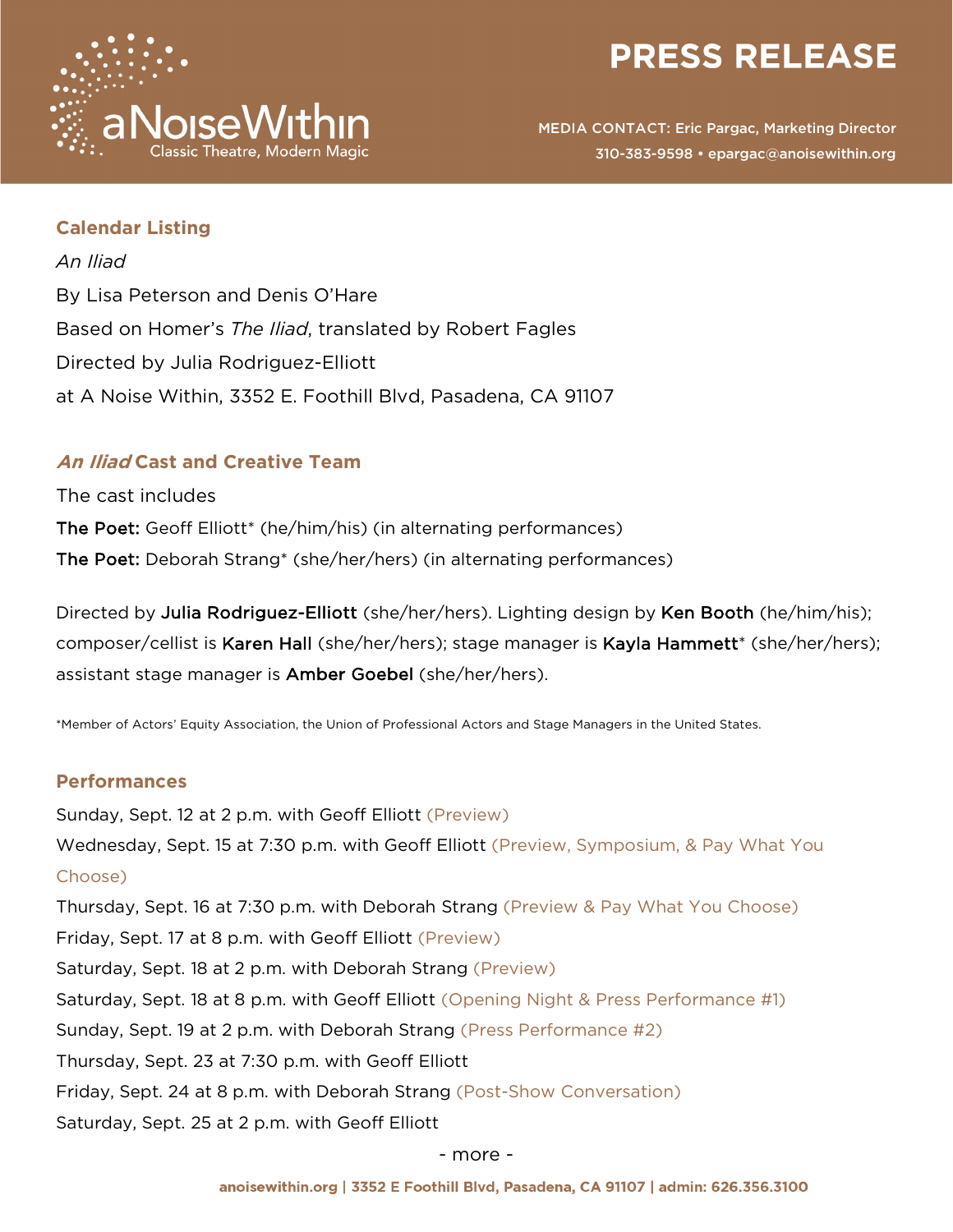



Saturday, Sept. 25 at 8 p.m. with Deborah Strang Sunday, Sept. 26 at 2 p.m. with Geoff Elliott (Post-Show Conversation) Sunday, Sept. 26 at 7 p.m. with Deborah Strang (Sunday Rush) Friday, Oct. 1 at 8 p.m. with Geoff Elliott (Post-Show Conversation) Saturday, Oct. 2 at 2 p.m. with Deborah Strang Saturday, Oct. 2 at 8 p.m. with Geoff Elliott Sunday, Oct. 3 at 2 p.m. with Deborah Strang

### **Ticket and Price Information**

**Buy Online:** www.anoisewithin.org **Buy Via Phone:** 626-356-3121

**Purchase at Box Office:** 3352 E. Foothill Blvd., Pasadena, CA 91107

**Regular Prices:** Single tickets from \$25, Student Rush with ID an hour before performance \$20.

**Groups (10 or more):** Adults from \$25 to \$50 a ticket, up to 35% off; Students from \$18/tickets. Call 626-356-3121 for more information and ask for Subscriber Services Manager Deborah Strang.

**Sunday Rush:** Sept. 26 at 7 p.m. – all tickets remaining are \$25, available online after 12 a.m. day of performance with the code SUNDAYRUSH or at the box office, cash or credit, after 2 p.m. day of performance.

**Pay What You Choose:** Sept. 15 and Sept. 16 at 7:30 p.m. – Pay What You Choose tickets will become available online starting at 2 p.m. on the day of each performance with the choice to pay \$5, \$10, or \$15.

### **Symposium and Post-Show Conversations**

This run of *An Iliad* includes a pre-show symposium featuring a noted scholar at 6:45 p.m. on Sept. 15 and post-show conversations on Sept. 24, Sept. 26, and Oct. 1.

- more -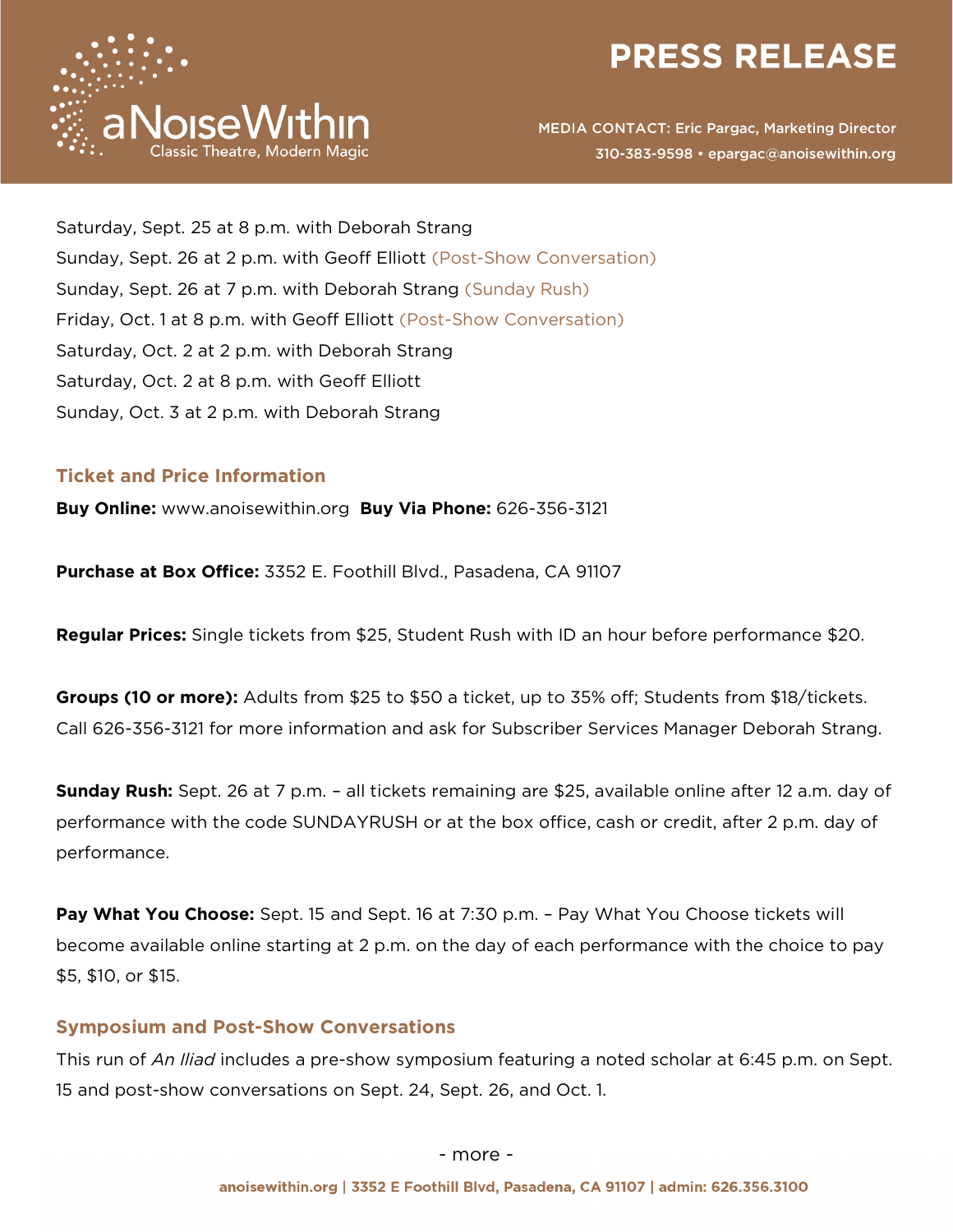



## **ANW's 2020-2021, 30th Anniversary Season – THEY SHATTERED THE CHRYSALIS**

"The world is in the midst of extraordinary change," said Geoff Elliott and Julia Rodriguez-Elliott, "a year of Covid-19; a time of greater awareness of systemic racism, and of confronting violence against people of color; a more aggressive push for women's and LGBTQ+ rights; and more. The world we once inhabited is shattering. Each of the productions in the 2021-22, 30th Anniversary Season is a passionate examination of seismic shifts in reality and how special individuals summon extraordinary courage to meet these changes head-on."

A Noise Within's shattering new season begins in the fall with Lisa Peterson and Denis O'Hare's rendition of An Iliad (September 12 - October 3, 2021) directed by Julia Rodriguez-Elliott. The Spring 2021 filmed production returns live to the stage with alternating performances from Deborah Strang and Geoff Elliott. *An Iliad* will be followed by another chapter of August Wilson's 10-play American Century Cycle, the blues opera *Seven Guitars* (October 17 - November 14, 2021). Bursting with musical lyricism and courage, Wilson's Pulitzer-nominated play richly captures the spirit and heritage of Black Americans in the 20th Century. *Seven Guitars* will be directed by Gregg T. Daniel, director of *LA Times* Critic's Choice *Gem of the Ocean* at ANW in 2019 and a recipient of the 2016 NAACP Best Director award for the International City Theatre's production of *Fences.*

The Holiday Season brings back Charles Dickens' A Christmas Carol (December 2 - 23, 2021) directed by Julia Rodriguez-Elliott and Geoff Elliott. This timeless classic takes to the stage once more with an all-new musical score by Resident Artist Robert Oriol.

The new year will begin with William Shakespeare's bittersweet comedy *All's Well That Ends Well* (February 6 – March 6, 2022). Directed by Nike Doukas, the rarely seen classic celebrates a young woman as she breaks the man-made chrysalis to follow her heart. Next, Nilo Cruz's Pulitzer Prize-winning *Anna in the Tropics* (March 20 - April 17, 2022), intertwines ritual, tradition, and raw sensuality in the working community of a Cuban-American cigar factory in 1920s Tampa, Florida. *Anna in the Tropics* will be directed by Jonathan Muñoz-Proulx, Director of Cultural Programming at ANW.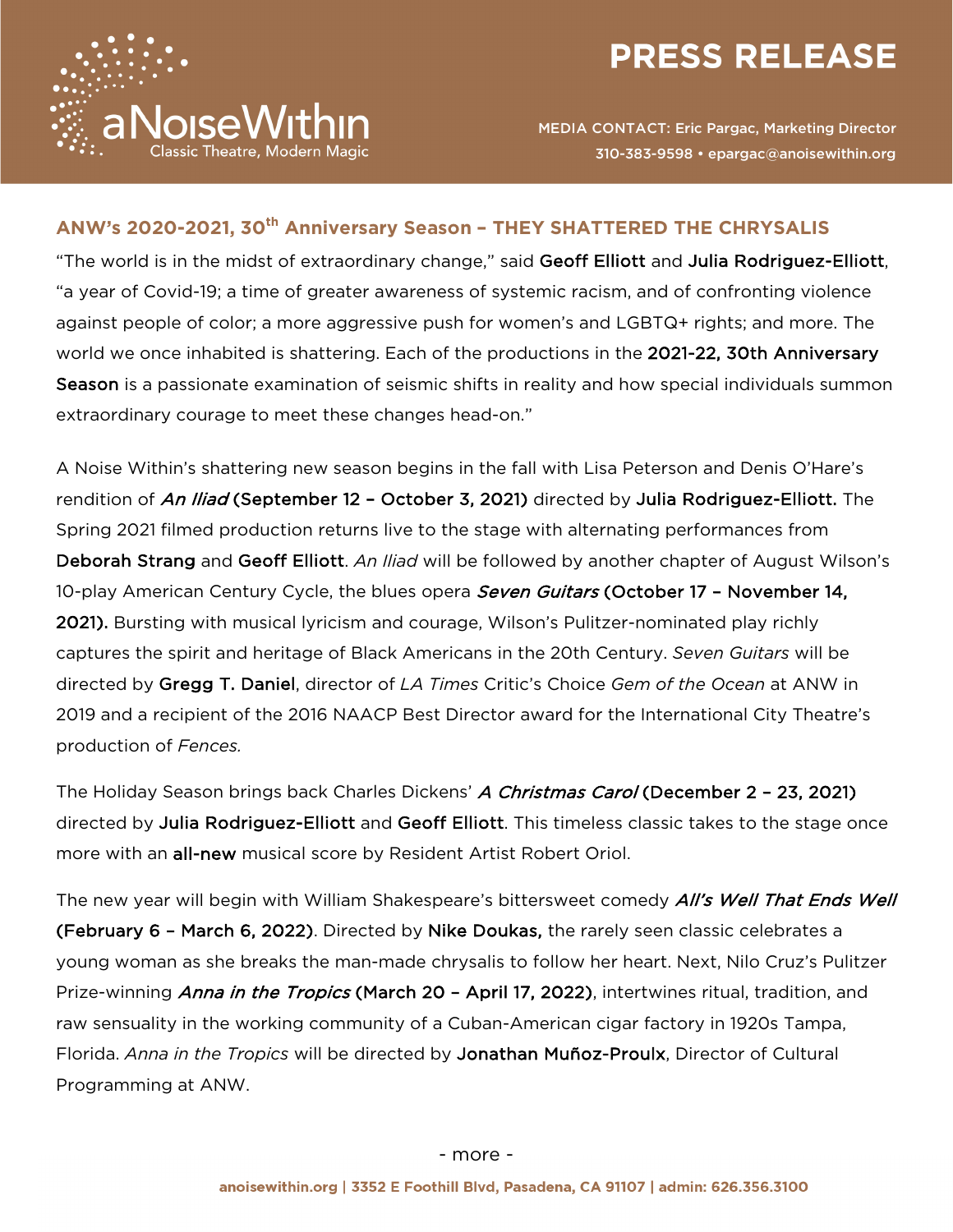



Finally, A Noise Within will conclude its triumphant return to the live stage with Mary Zimmerman's Metamorphoses (May 8 - June 5, 2022) directed by Julia Rodriguez-Elliott. Mary Zimmerman (author of ANW's award-winning Argonautika) creates this Tony Award<sup>®</sup>-nominated masterpiece, based on the Myths of Ovid. Be mesmerized with tales of Midas, Orpheus, Aphrodite, and more in a whimsical and heartbreaking meditation on the joys and perils of being human.

ANW Producing Artistic Directors Geoff Elliott and Julia Rodriguez-Elliott conclude, "Change can be joyful or heartbreaking. Change is inevitable. Change is necessary. Change is here! Join us as we celebrate protagonists who each 'Shattered the Chrysalis.'"

## **About the Play**

*By Dr. Miranda Johnson-Haddad*

Unlike the poet-narrator of Homer's classical epic poem *The Iliad*, the Poet who relates the tale of the Trojan War in *An Iliad* apparently has firsthand knowledge of the subject matter. Although Homer (if an individual author with that name ever existed) recounts events that happened in the distant past, the Poet of *An Iliad* seems to describe events as an eye witness. Indeed, the Poet's propensity to get carried away by the tale forms the central theme of the play: that we all share the same violent, murderous impulses that led to the battle of Troy and that define the towering figures of that war, Achilles and Hector. The first word of Homer's poem is, famously, "Rage"; and the Poet of *An Iliad* never lets us forget that rage not only lies at the foundation of every war ever fought, but that rage also constitutes the very core of human nature, informing even our most trivial interactions.

Homer's poem as we know it today did not, in all likelihood, begin as a written work at all. Playwrights Lisa Peterson and Denis O'Hare write in their Introduction to *An Iliad* (first published and performed in 2014) that as they worked on their play, they became convinced that "the staggering tale of the Trojan War really was spoken out loud and passed from storyteller to storyteller for centuries before it was ever written down." Although they note that they had originally studied Homer's poem as literature, they came to conclude that re-imagining this work,

- more -